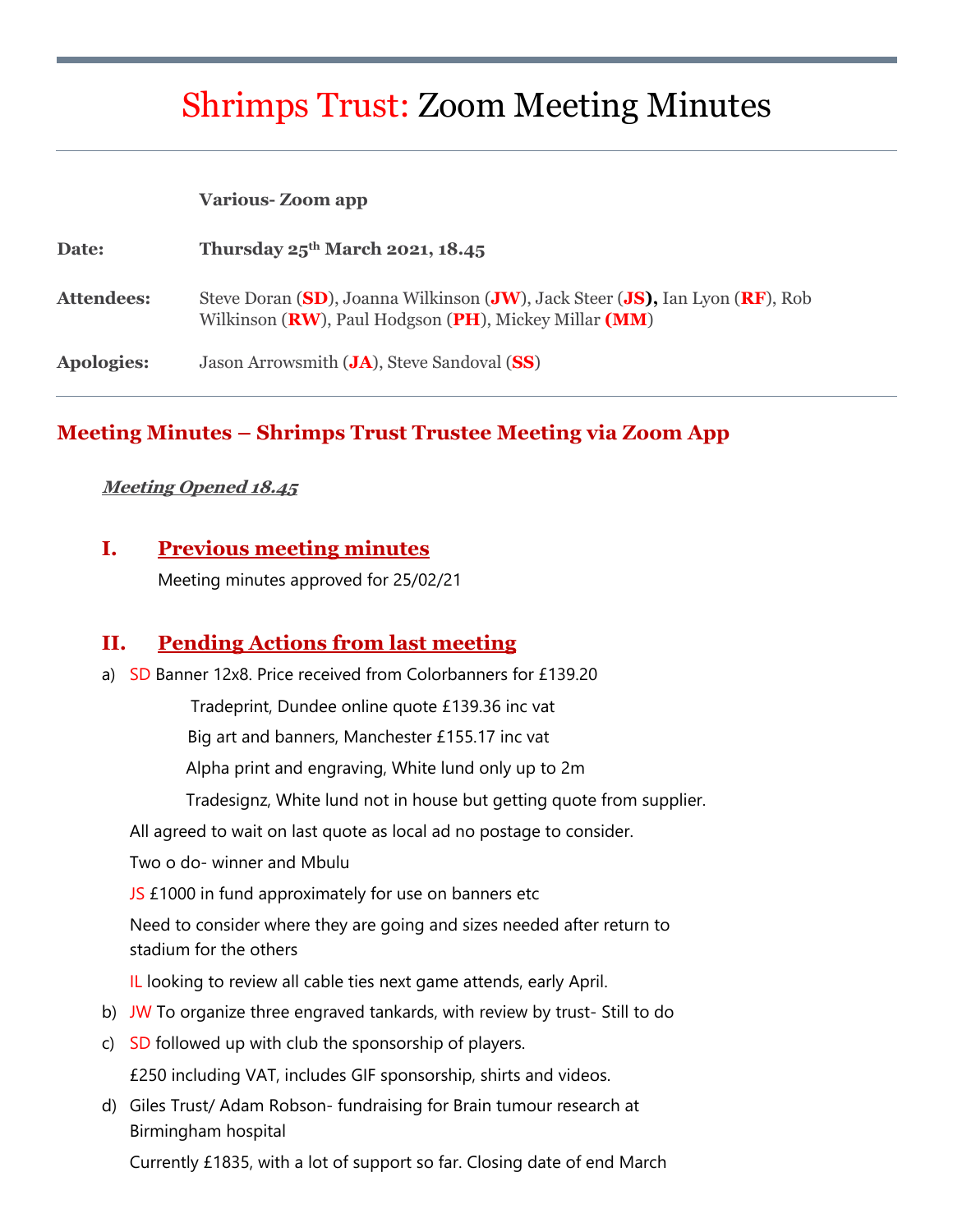Il suggested to message Freez next game to mention and highlight again, SD has already been done 2/3 times. JW/ MM push on socials

e) Not aware Sam has contacted Zak Mills re trophy yet. Graham at club, not in shop cabinet but may have been in the Reception cabinet. SD to follow up. & JW to order

# **III. MFC Board/ Trust meeting with James Wakefield Wednesday 31/03/21 7pm via Zoom**

RW to set up meeting and issue details… move to Weds 07/04

Roof, Memorial garden ideas/ photos, JW put on slides and share screen

PH Colchester United shared finance information. We need to ask club about the good position stated, how this has been achieved.

SD kit bank ideas

# **IV. Trust Finance**

a) 440 members., 121 new, 89 non-renewals, 18 junior, 54 life members. Few dual membership renewals coming through.

Sadly Trust member Carol Singleton passed away in this month.

£832.24 donations received.

Couple badges sold, lowered price.

Calendars sold 107, around 20 remaining, price drop to £3 each to add to socials. 83 members and 24 non-members bought them. £959 income, £579 net profit

Some prizes not taken yet, all agreed to extend dates to next season

Debtors to follow up- SD

Member packs largest cost at £1095

Surplus £3167. Paypal balance to transfer to account.

Flag fund £1015, Raise the roof £3987, legends wall £150, £11320 original reserves

b)  $\overline{JS}$  to email Rob Ellis to add dual membership and £15 to website.

# **V. Dickie Danson**

Sadly Dickie Danson has passed away.

Trust to send card to family. JW to organize with club.

All agreed to add to legends wall, without member vote.

# **VI. Communication**

Website now has two feature sections including the quiz link plus questions and answers and Stuart Raes match reports. If note Stuarts reports on email advise Steve.